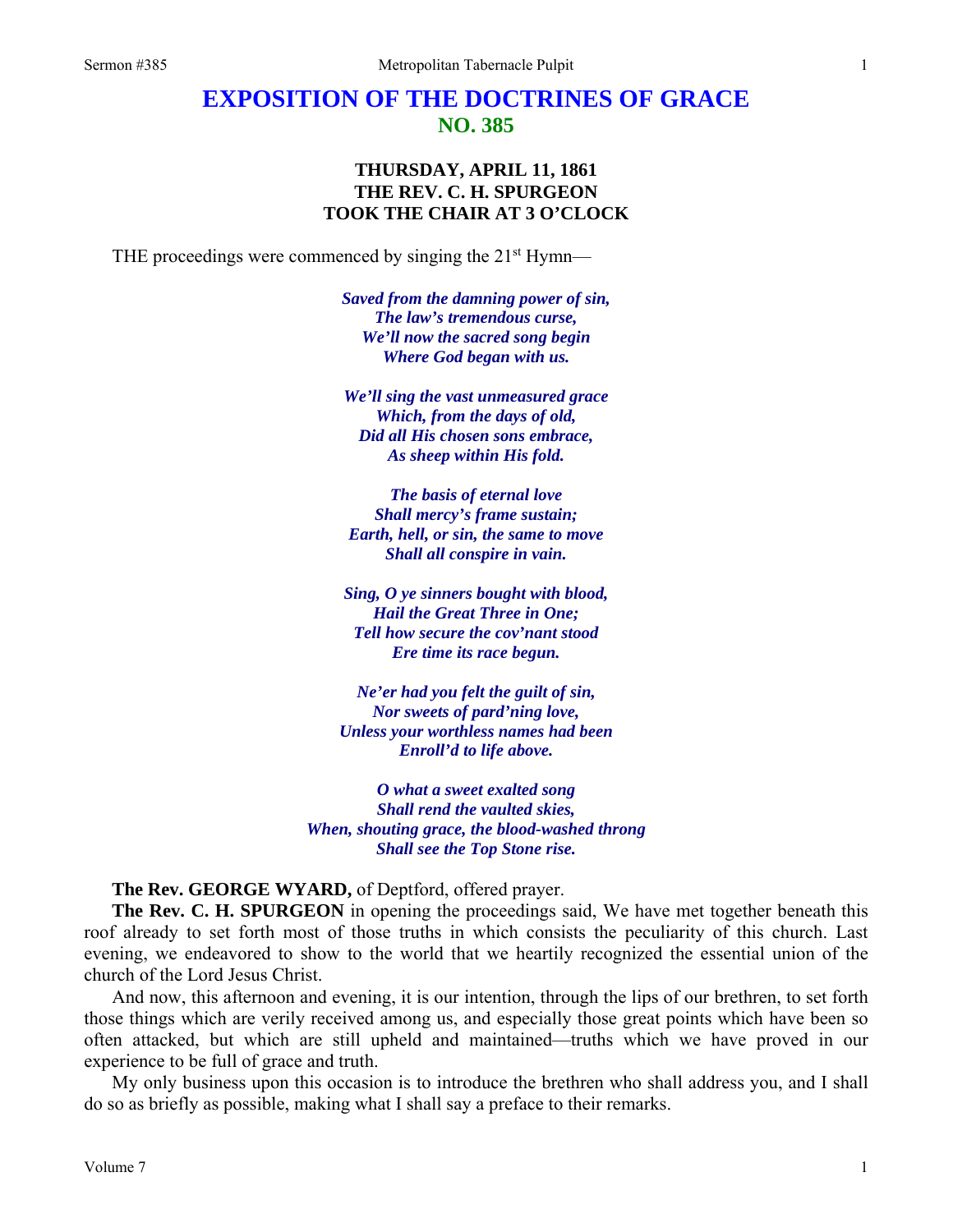The controversy which has been carried on between the Calvinist and the Arminian is exceedingly important, but it does not so involve the vital point of personal godliness as to make eternal life depend upon our holding either system of theology.

Between the Protestant and the Papist there is a controversy of such a character, that he who is saved on the one side by faith in Jesus, dare not allow that his opponent on the opposite side can be saved while depending on his own works. There the controversy is for life or death, because it hinges mainly upon the doctrine of justification by faith, which Luther so properly called the test doctrine, by which a church either stands or falls.

The controversy again between the believer in Christ and the Socinian is one which affects a vital point. If the Socinian be right, we are most frightfully in error. We are, in fact, idolaters, and how can eternal life dwell in us? And if we be right, our largest charity will not permit us to imagine that a man can enter heaven who does not believe the real divinity of the Lord Jesus Christ.

There are other controversies which thus cut at the very core and touch the very essence of the whole subject. But I think we are all free to admit, that while John Wesley, for instance, in modern times zealously defended Arminianism, and on the other hand, George Whitefield with equal fervor fought for Calvinism, we should not be prepared either of us, on either side of the question, to deny the vital godliness of either the one or the other.

We cannot shut our eyes to what we believe to be the gross mistakes of our opponents, and should think ourselves unworthy of the name of honest men if we could admit that they are right in all things, and ourselves right too. An honest man has an intellect which does not permit him to believe that "yes" and "no" can both subsist at the same hour and both be true.

I cannot say, "It is," and my brother point-blank say, "It is not," and yet both of us be right on that point. We are willing to admit—in fact we dare not do otherwise—that opinion upon this controversy does not determine the future or even the present state of any man.

But still, we think it to be so important, that in maintaining our views, we advance with all courage and fervency of spirit, believing that we are doing God's work and upholding most important truths of God. It may happen this afternoon that the term "Calvinism," may be frequently used. Let it not be misunderstood—we only use the term for shortness.

That doctrine which is called "Calvinism" did not spring from Calvin. We believe that it sprang from the great founder of all truth. Perhaps Calvin himself derived it mainly from the writings of Augustine. Augustine obtained his views, without doubt, through the Spirit of God, from the diligent study of the writings of Paul, and Paul received them of the Holy Ghost, from Jesus Christ, the great founder of the Christian dispensation.

We use the term then, not because we impute any extraordinary importance to Calvin's having taught these doctrines. We would be just as willing to call them by any other name, if we could find one which would be better understood, and which on the whole would be as consistent with fact.

And then again, this afternoon, we shall have very likely to speak of Arminians, and by that, we would not for a moment insinuate that all who are in membership with the Arminian body hold those particular views. There are Calvinists in connection with Calvinistic churches, who are not Calvinistic, bearing the name but discarding the system.

There are, on the other hand, not a few in the Methodist churches, who in most points perfectly agree with us, and I believe that if the matter came to be thoroughly sifted, it would be found that we are more agreed in our private opinions than in our public confessions, and our devotional religion is more uniform than our theology.

For instance, Mr. Wesley's hymnbook, which may be looked upon as being the standard of his divinity, has in it some topics of higher Calvinism than many books used by ourselves. I have been exceedingly struck with the very forcible expressions there used, some of which I might have hesitated to employ myself.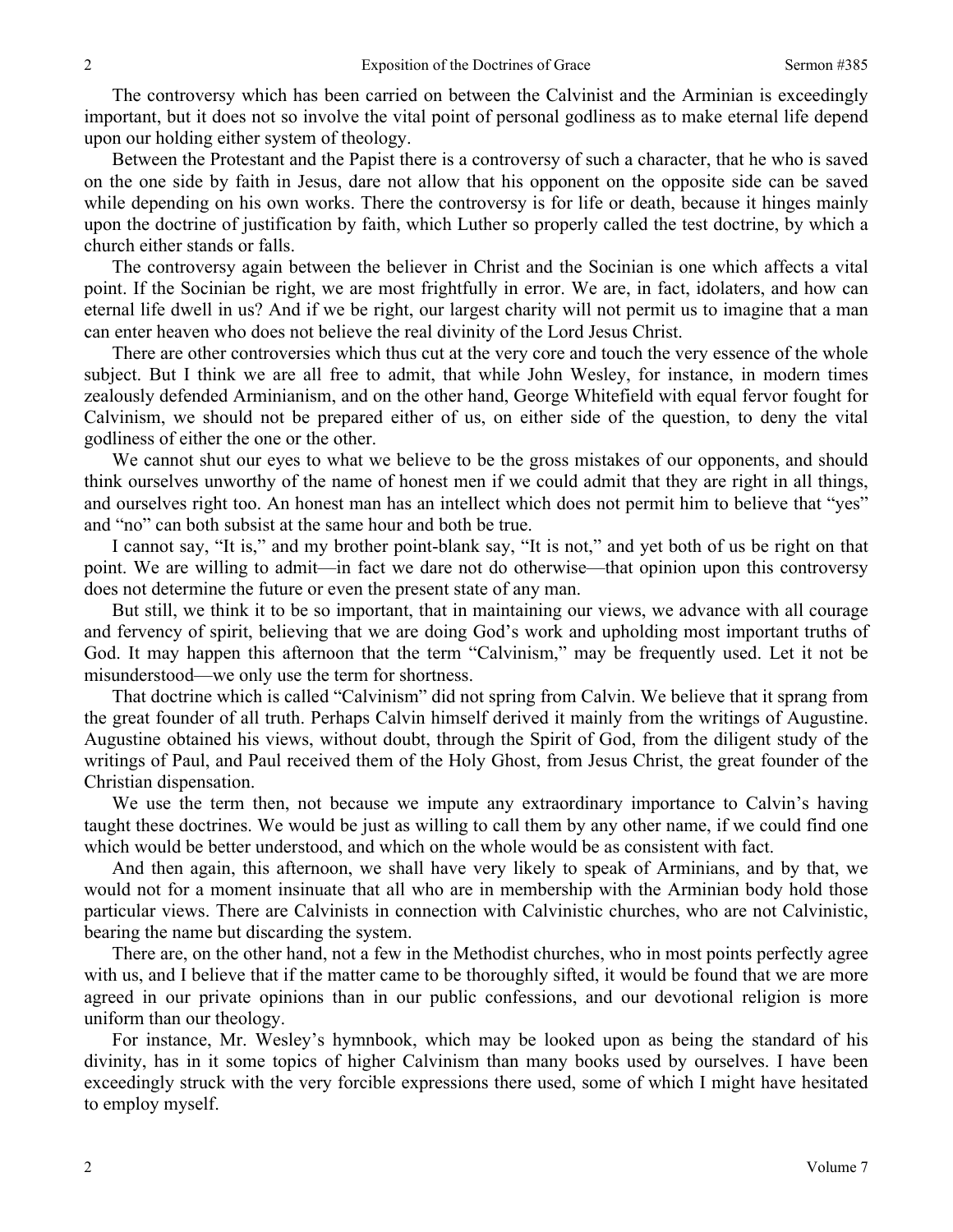I shall ask your attention while I quote verses from the hymns of Mr. Wesley, which we can all endorse as fully and plainly in harmony with the doctrines of grace—far more so than the preaching of some modern Calvinists. I do this because our low-doctrine Baptists and Morisonians ought to be aware of the vast difference between themselves and the Evangelical Arminians.

## **HYMN 131, VERSES 1, 2, 3**

*"Lord, I despair myself to heal: I see my sin, but cannot feel; I cannot, till Thy Spirit blow, And bid the obedient waters flow.* 

*"'Tis Thine a heart of flesh to give; Thy gifts I only can receive: Here, then, to Thee I all resign; To draw, redeem, and seal—is Thine.* 

*"With simple faith on Thee I call, My Light, my Life, my Lord, my all: I wait the moving of the pool; I wait the word that speaks me whole."* 

## **HYMN 133, VERSE 4**

*"Thy golden scepter from above Reach forth; lo! my whole heart I bow; Say to my soul, 'Thou art My love; My chosen 'midst ten thousand, thou.'"* 

This is very like election.

## **HYMN 136, VERSES 8, 9, 10**

*"I cannot rest, till in Thy blood I full redemption have: But Thou, through whom I come to God, Canst to the utmost save.* 

*"From sin, the guilt, the power, the pain, Thou wilt redeem my soul: Lord, I believe and not in vain; My faith shall make me whole.* 

*"I too, with Thee, shall walk in white; With all Thy saints shall prove, What is the length, and breadth, and height, And depth of perfect love."* 

Brethren, is not this somewhat like final perseverance? And what is meant by the next quotation, if the people of God can perish after all?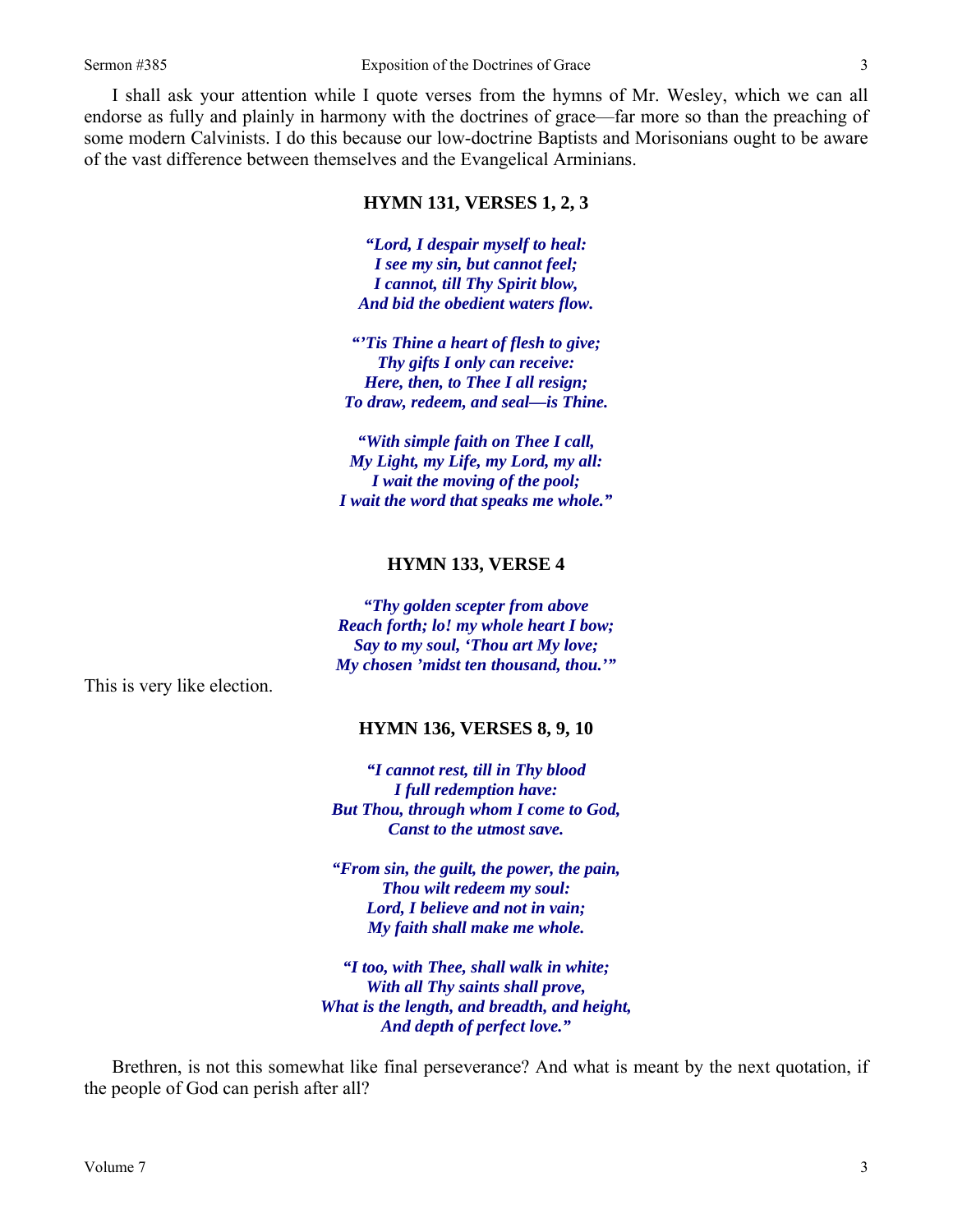## **HYMN 138, VERSES 6, 7**

*"Who, who shall in Thy presence stand, And match Omnipotence? Ungrasp the hold of Thy right hand, Or pluck the sinner thence?* 

*"Sworn to destroy, let earth assail; Nearer to save Thou art: Stronger than all the powers of hell, And greater than my heart."* 

The following is remarkably strong, especially in the expression "*force*." I give it in full——

## **HYMN 158**

*"O my God, what must I do? Thou alone the way canst show; Thou canst save me in this hour; I have neither will nor power: God, if over all Thou art, Greater than my sinful heart, All Thy power on me be shown, Take away the heart of stone.* 

*"Take away my darling sin, Make me willing to be clean; Have me willing to receive All Thy goodness waits to give. Force me, Lord, with all to part; Tear these idols from my heart; Now Thy love almighty show, Make even me a creature new.* 

*"Jesus, mighty to renew, Work in me to will and do; Turn my nature's rapid tide, Stem the torrent of my pride; Stop the whirlwind of my will; Speak and bid the sun stand still; Now Thy love almighty show, Make even me a creature new.* 

*"Arm of God, Thy strength put on; Bow the heavens, and come down; All my unbelief o'erthrow; Lay th' aspiring mountain low: Conquer Thy worst foe in me, Get Thyself the victory; Save the vilest of the race; Force me to be saved by grace."*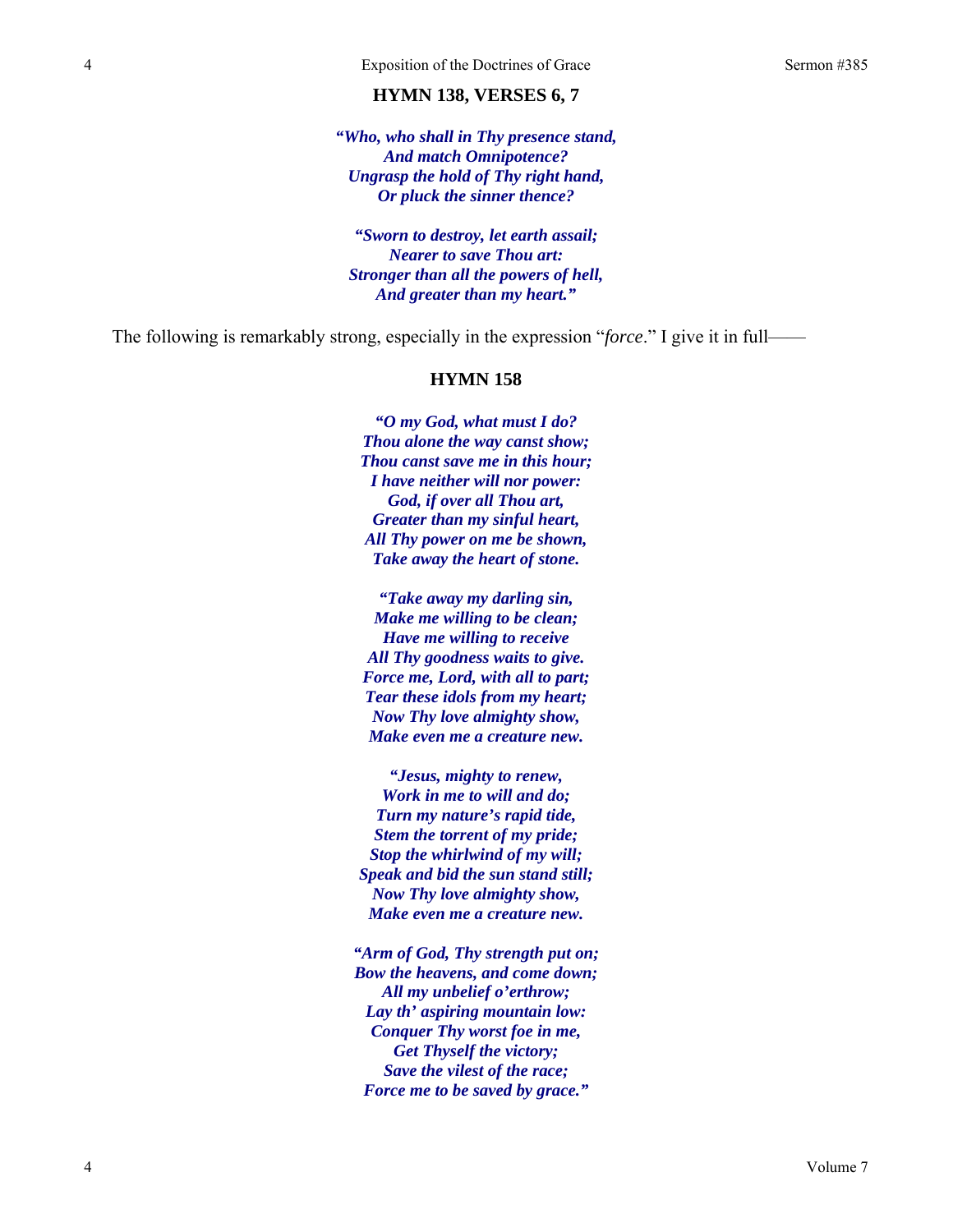#### **HYMN 206, VERSES 1, 2**

*"What am I, O Thou glorious God! And what my father's house to Thee, That Thou such mercies have bestow'd On me, the vilest reptile, me! I take the blessing from above, And wonder at Thy boundless love.* 

*"Me in my blood Thy love pass'd by, And stopp'd, my ruin to retrieve; Wept o'er my soul Thy pitying eye; Thy bowels yearn'd, and sounded, 'Live!' Dying, I heard the welcome sound, And pardon in Thy mercy found."* 

Nor are these all, for such good things as these abound, and they constrain me to say, that in attacking Arminianism we have no hostility towards the men who bear the name rather than the nature of that error, and we are opposed not to any body of men, but to the notions which they have espoused.

And now, having made these remarks upon terms used, we must observe that there is nothing upon which men need to be more instructed than upon the question of what Calvinism really is. The most infamous allegations have been brought against us, and sometimes, I must fear, by men who knew them to be utterly untrue.

And to this day, there are many of our opponents, who, when they run short of matter, invent and make for themselves a man of straw—call that John Calvin—and then shoot all their arrows at it. We have not come here to defend your man of straw—shoot at it or burn it as you will, and if it suits your convenience, still oppose doctrines which were never taught, and rail at fictions which, save in your own brain, were never in existence.

We come here to state what our views really are, and we trust that any who do not agree with us will do us the justice of not misrepresenting us. If they can disprove our doctrines, let them state them fairly, and then overthrow them, but why should they first caricature our opinions, and then afterwards attempt to put them down?

Among the gross falsehoods which have been uttered against the Calvinists proper, is the wicked calumny that we hold *the damnation of little infants*. A baser lie was never uttered. There may have existed somewhere, in some corner of the earth, a miscreant who would dare to say that there were infants in hell, but I have never met with him, nor have I met with a man who ever saw such a person.

We say, with regard to infants, Scripture says but very little, and therefore, where Scripture is confessedly scant, it is for no man to determine dogmatically. But I think I speak for the entire body, or certainly with exceedingly few exceptions, and those unknown to me, when I say, we hold that all infants are elect of God, and are therefore saved, and we look to this as being the means by which Christ shall see of the travail of His soul to a great degree, and we do sometimes hope that thus the multitude of the saved shall be made to exceed the multitude of the *lost*.

Whatever views our friends may hold upon the point, they are not necessarily connected with Calvinistic doctrine. I believe that the Lord Jesus, who said, "Of such is the kingdom of heaven," does daily and constantly receive into His loving arms those tender ones who are only shown and then snatched away to heaven.

Our hymns are no ill witness to our faith on this point, and one of them runs thus—

*"Millions of infant souls compose The family above."*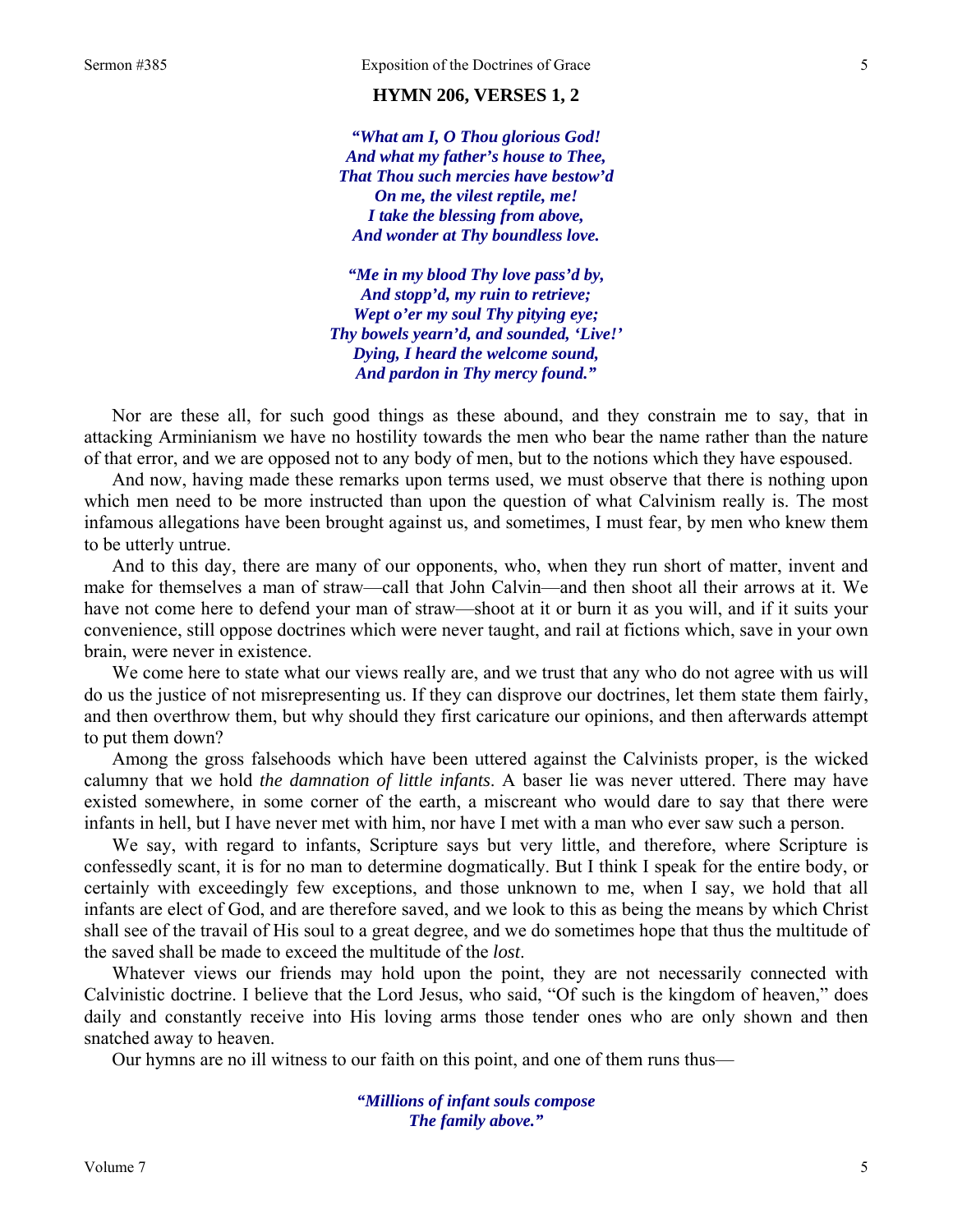Toplady, one of the keenest of Calvinists, was of this number. "In my remarks," says he, "on Dr. Nowell, I testified my firm belief that the souls of *all departed infants* are with God in glory. That in the decree of predestination to life, God has included all whom He decreed to take away in infancy, and that the decree of reprobation has nothing to do with them."

Nay, he proceeds farther, and asks with reason, how the anti-Calvinistic system of conditional salvation and election, or good works foreseen, will suit with the salvation of infants? It is plain that Arminians and Pelagians must introduce a *new principle* of election, and in so far as the salvation of infants is concerned, become Calvinists.

Is it not an argument in behalf of Calvinism, that its principle is uniform throughout, and that no change is needed on the ground on which man is saved, whether young or old? John Newton, of London, the friend of Cowper, noted for his Calvinism, holds that the children in heaven exceed its adult inhabitants in all their multitudinous array.

Gill, a very champion of Calvinism, held the doctrine that all dying in infancy are saved. An intelligent modern writer, (Dr. Russell, of Dundee), also a Calvinist, maintains the same views. And when it is considered that nearly *one-half* of the human race die in early years, it is easy to see what a vast accession must be daily and hourly making to the blessed population of heaven.

A more common charge brought by more decent people—for I must say that the last charge is never brought, except by disreputable persons—a more common charge is that we hold clear *fatalism*. Now, there may be Calvinists who are fatalists, but Calvinism and fatalism are two distinct things.

Do not most Christians hold the doctrine of the providence of God? Do not all Christians, do not all believers in a God hold the doctrine of His foreknowledge? All the difficulties which are laid against the doctrine of predestination might, with equal force, be laid against that of divine foreknowledge. We believe that God has predestinated all things from the beginning, but there is a difference between the predestinations of an intelligent, all-wise, all-bounteous God, and that blind fatalism which simply says, "It is because it is to be."

Between the *predestination* of Scripture and the *fate* of the Koran, every sensible man must perceive a difference of the most essential character. We do not deny that the thing is so ordained that it must be, but why is it to be, but that the Father, God, whose name is love, ordained it—not because of any necessity in circumstances that such and such a thing should take place. Though the wheels of providence revolve with rigid exactness, yet not without purpose and wisdom. The wheels are full of eyes, and everything ordained is so ordained that it shall conduce to the grandest of all ends, the glory of God, and next to that the good of His creatures.

But we are next met by some who tell us that we preach the wicked and horrible doctrine of *sovereign and unmerited reprobation*. "Oh," say they, "you teach that men are damned because God made them to be damned, and that they go to hell, not because of sin, not because of unbelief, but because of some dark decree with which God has stamped their destiny."

Brethren, this is an unfair charge again. Election does not involve reprobation. There may be some who hold unconditional reprobation—I stand not here as their defender—let them defend themselves as best they can. I hold God's election, but I testify just as clearly that if any man be lost he is lost for sin. And this has been the uniform statement of Calvinistic ministers.

I might refer you to our standards, such as, "The Westminster Assembly's Catechism," and to all our Confessions, for they all distinctly state that man is lost for sin, and that there is no punishment put on any man except that which he richly and righteously deserves. If any of you have ever uttered that libel against us, do it not again, for we are as guiltless of that as you are yourselves.

I am speaking personally—and I think in this I would command the suffrages of my brethren—I do know that the appointment of God extends to all things, but I stand not in this pulpit, nor in any other, to lay the damnation of any man anywhere but upon himself. If he be lost, damnation is all of man. But if he be saved, still salvation is all of God.

6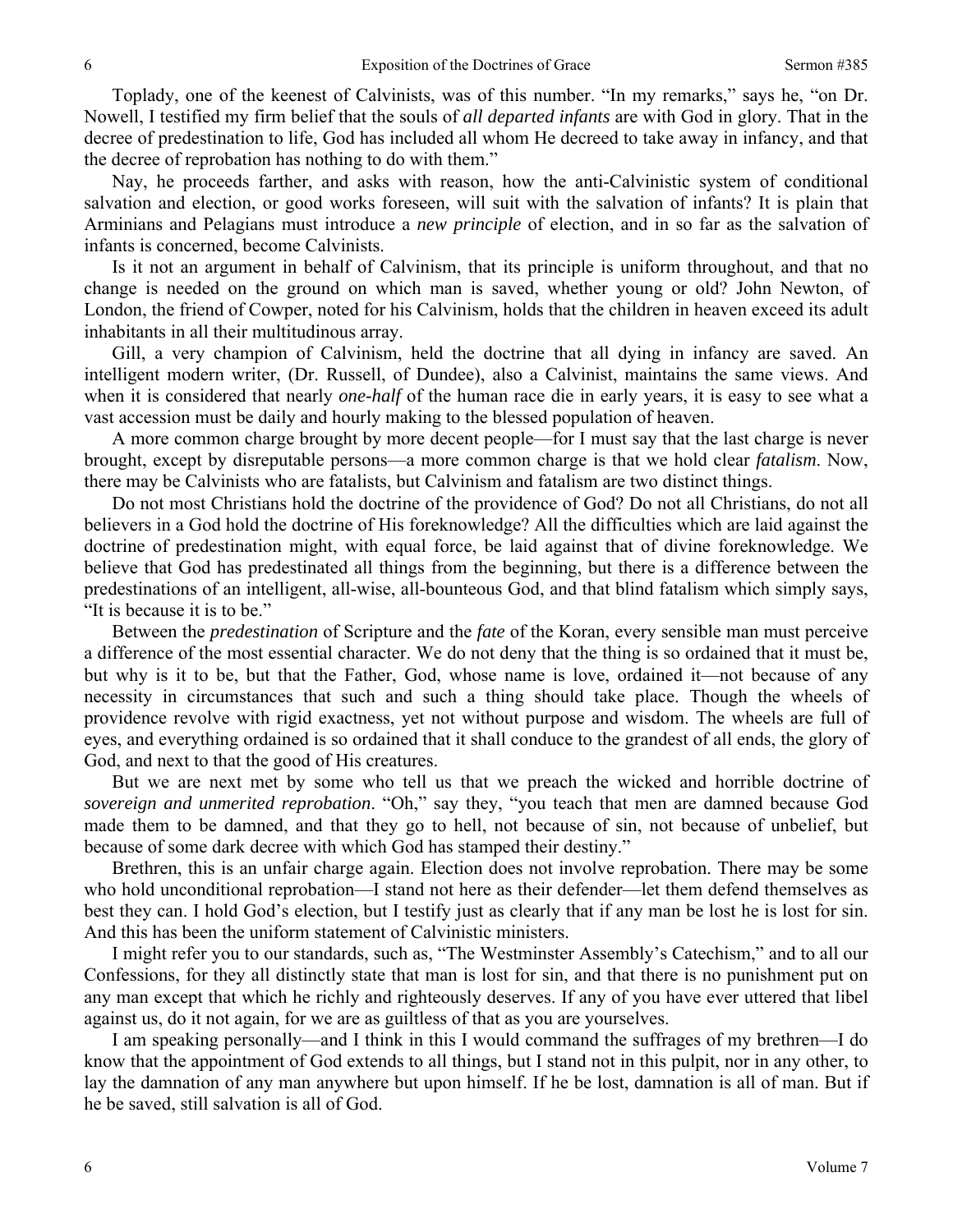"The pious Methodist is taught that the Calvinist represents God as creating men in order to destroy them. He is taught that Calvinists hold that men are lost, not because they sin, but because they are nonelected. Believing this to be a true statement, it is not a wonder that the Methodist stops short, and declares himself, if not an Arminian, at least an Anti-Predestinarian? But no statement can be more scandalously untrue. It is the uniform teaching of Calvinism, that God creates all for His own glory, that He is infinitely righteous and benevolent, and that where men perish it is only for their sins."

In speaking of suffering, whether in this world or in the world to come, whether it respects angels or men, the Westminster standards (which may be considered as the most authoritative modern statement of the system) invariably connect the punishment with previous sin, and sin only.

"As for those wicked and ungodly men whom God as a *righteous* judge FOR FORMER SINS doth blind and harden, from them He not only withholdeth His grace, whereby they might have been enlightened in their understandings and wrought upon in their hearts, but sometimes also withdraweth the gifts which they had, and exposeth them to such objects as *their corruption* makes occasion of sin; and withal gives them over to their own lusts, the temptations of the world, and the power of Satan, whereby it comes to pass that they *harden themselves* even under those means which God uses for the softening of others."

The Larger Catechism, speaking of the unsaved among angels and men, says, "God according to His Sovereign power and the unsearchable counsel of His own will (whereby He extendeth or withholdeth favor as He pleaseth) hath passed by and fore-ordained the rest to dishonour and wrath, *to be for their sin inflicted*, to the praise of the glory of His justice." Again, "The end of God appointing this day (of the last judgment) is for the manifestation of the glory of His mercy, in the eternal salvation of the elect, and of His justice in the damnation of the reprobate *who are wicked and disobedient*."

This is no more than what the Methodist and all other Evangelical bodies acknowledge—that where men perish, it is in consequence of their sin. If it be asked, why sin which destroys, is permitted to enter the world, that is a question which bears not only on the Calvinist, but equally on all other parties. They are as much concerned and bound to answer it as he—nay, the question is not confined to Christians.

All who believe in the existence of God—in His righteous character and perfect providence, are equally under obligation to answer it. Whatever may be the reply of others, that of the Calvinist may be regarded as given in the statement of the Confession of Faith, which declares that God's providence extends itself even to the first fall, and other sins of angels and men, etc., "*Yet so as the sinfulness thereof proceedeth only from the creature, and not from God, who, being most holy and righteous, neither is nor can be the author or approver of sin.*"

It is difficult to see what more could be said upon the subject—and if such be the undoubted sentiments of Calvinists, then what misrepresentation can be more gross than that which describes them as holding that sinners perish irrespective of their sin, or that God is the author of their sin? What is the declaration of Calvin? "*Every soul* departs (at death) to that place *which it has prepared for itself* while in this world."

It is hard to be charged with holding as sacred truth what one abhors as horrid blasphemy, and yet this is the treatment which has been perseveringly meted out to Calvinists in spite of the most solemn and indignant disclaimers. Against nothing have they more stoutly protested than the thought that the infinitely holy, and righteous, and amiable JEHOVAH is the author of sin, and yet, how often do the supporters of rival systems charge them with this as an article of faith?

A yet further charge against us is that we *dare not preach the Gospel to the unregenerate*, that, in fact, our theology is so narrow and cramped that we cannot preach to sinners. Gentlemen, if you dare to say this, I would take you to any library in the world where the old Puritan fathers are stored up, and I would let you take down any one volume and tell me if you ever read more telling exhortations and addresses to sinners in any of your own books?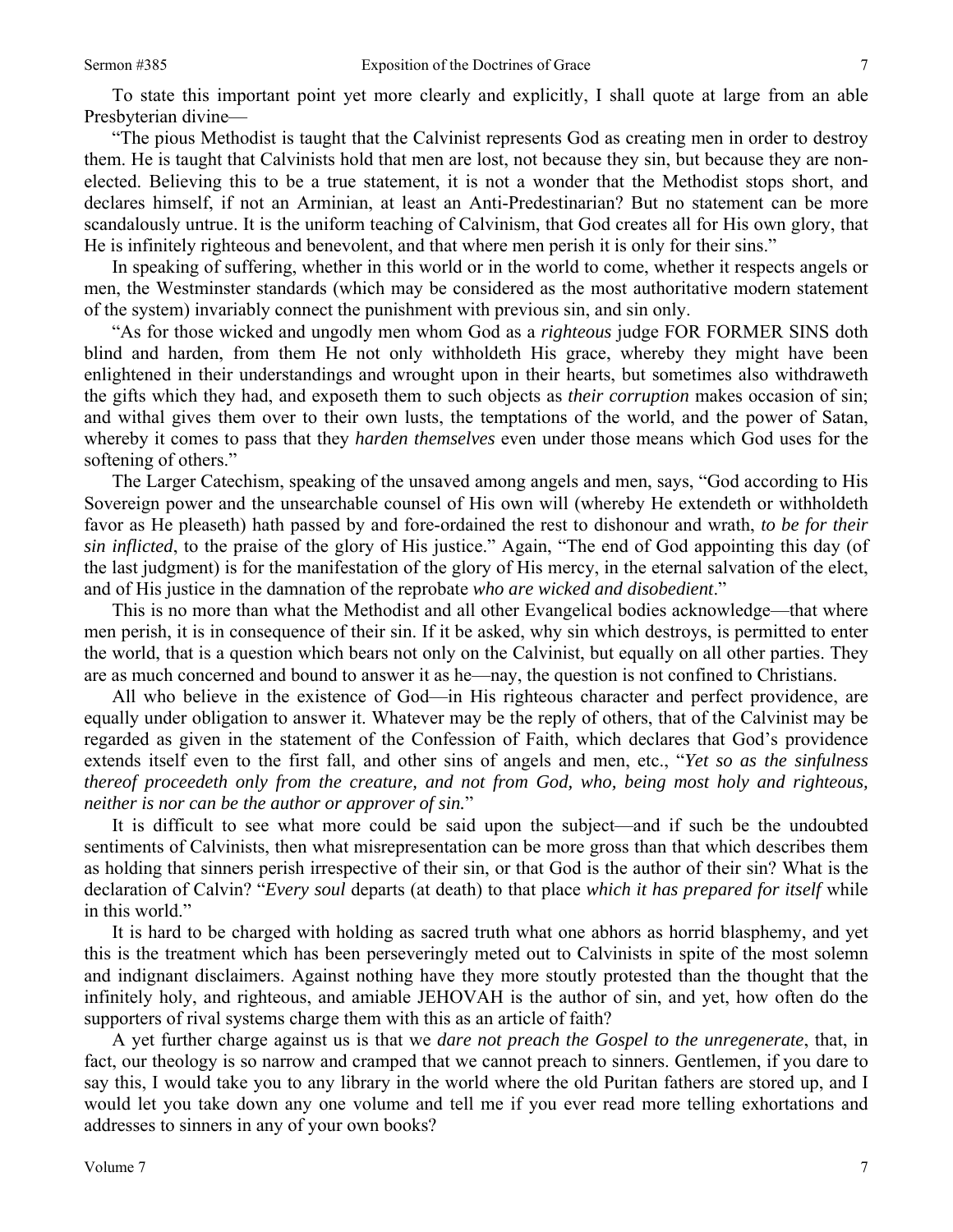Did not Bunyan plead with sinners, and whoever classed him with any but the Calvinists? Did not Charnock, Goodwin, and Howe agonize for souls and what were they but Calvinists? Did not Jonathan Edwards preach to sinners, and who more clear and explicit on these doctrinal matters. The works of our innumerable divines teem with passionate appeals to the unconverted.

Oh, sirs, if I should begin the list, time would fail me. It is an indisputable fact that we have labored more than they all for the winning of souls. Was George Whitefield any the less seraphic? Did his eyes weep the fewer tears or his heart move with the less compassion because he believed in God's electing love and preached the sovereignty of the Most High? It is an unfounded calumny.

Our souls are not stony, our hearts are not withdrawn from the compassion which we ought to feel for our fellow men. We can hold all our views firmly, and yet can weep as Christ did over a Jerusalem which was certainly to be destroyed.

Again, I must say, I am not defending certain brethren who have exaggerated Calvinism. I speak of Calvinism proper, not that which has run to seed, and outgrown its beauty and verdure. I speak of it as I find it in *Calvin's Institutes*, and especially in his *Expositions*. I have read them carefully. I take not my views of Calvinism from common repute but from his books. Nor do I, in thus speaking, even vindicate Calvinism as if I cared for the name, but I mean that glorious system which teaches that salvation is of grace from first to last. And again, then, I say it is an utterly unfounded charge that we dare not preach to sinners.

And then further, that I may clear up these points and leave the less rubbish for my brethren to wheel away, we have sometimes heard it said, but those who say it ought to go to school to read the first book of history, that we who hold Calvinistic views are the enemies of revivals. Why, sirs, in the history of the church, with but few exceptions, you could not find a revival at all that was not produced by the orthodox faith.

What was that great work which was done by Augustine, when the church suddenly woke up from the pestiferous and deadly sleep into which Pelagian doctrine had cast it? What was the Reformation itself but the waking up of men's minds to those old truths? However far modern Lutherans may have turned aside from their ancient doctrines, and I must confess some of them would not agree with what I now say, yet at any rate, Luther and Calvin had no dispute about Predestination.

Their views were identical, and Luther's, *On the Bondage of the Will,* is as strong a book upon the free grace of God as Calvin himself could have written. Hear that great thunderer while he cries in that book, "Let the Christian reader know then, that God foresees nothing in a contingent manner; but that He foresees, proposes, and acts from His eternal and unchangeable will. This is the thunder stroke which breaks and overturns Free Will."

Need I mention to you better names than Huss, Jerome of Prague, Farel, John Knox, Wickliffe, Wishart, and Bradford? Need I do more than say that these held the same views, and that in their day anything like an Arminian revival was utterly unheard of and undreamed of.

And then, to come to more modern times, there is the great exception, that wondrous revival under Mr. Wesley, in which the Wesleyan Methodists had so large a share. But permit me to say, that the strength of the doctrine of Wesleyan Methodism lay in its Calvinism. The great body of the Methodists disclaimed Palagianism, in whole and in part.

They contended for man's entire depravity, the necessity of the direct agency of the Holy Spirit, and that the first step in the change proceeds not from the sinner, but from God. They denied at the time that they were Pelagians. Does not the Methodist hold as firmly as ever we do, that man is saved by the operation of the Holy Ghost, and the Holy Ghost only? And are not many of Mr. Wesley's sermons full of that great truth, that the Holy Ghost is necessary to regeneration?

Whatever mistakes he may have made, he continually preached the absolute necessity of the new birth by the Holy Ghost, and there are some other points of exceedingly close agreement. For instance, even that of human inability. It matters not how some may abuse us, when we say man could not of himself repent or believe, yet the old Arminian standards said the same. True, they affirm that God has

8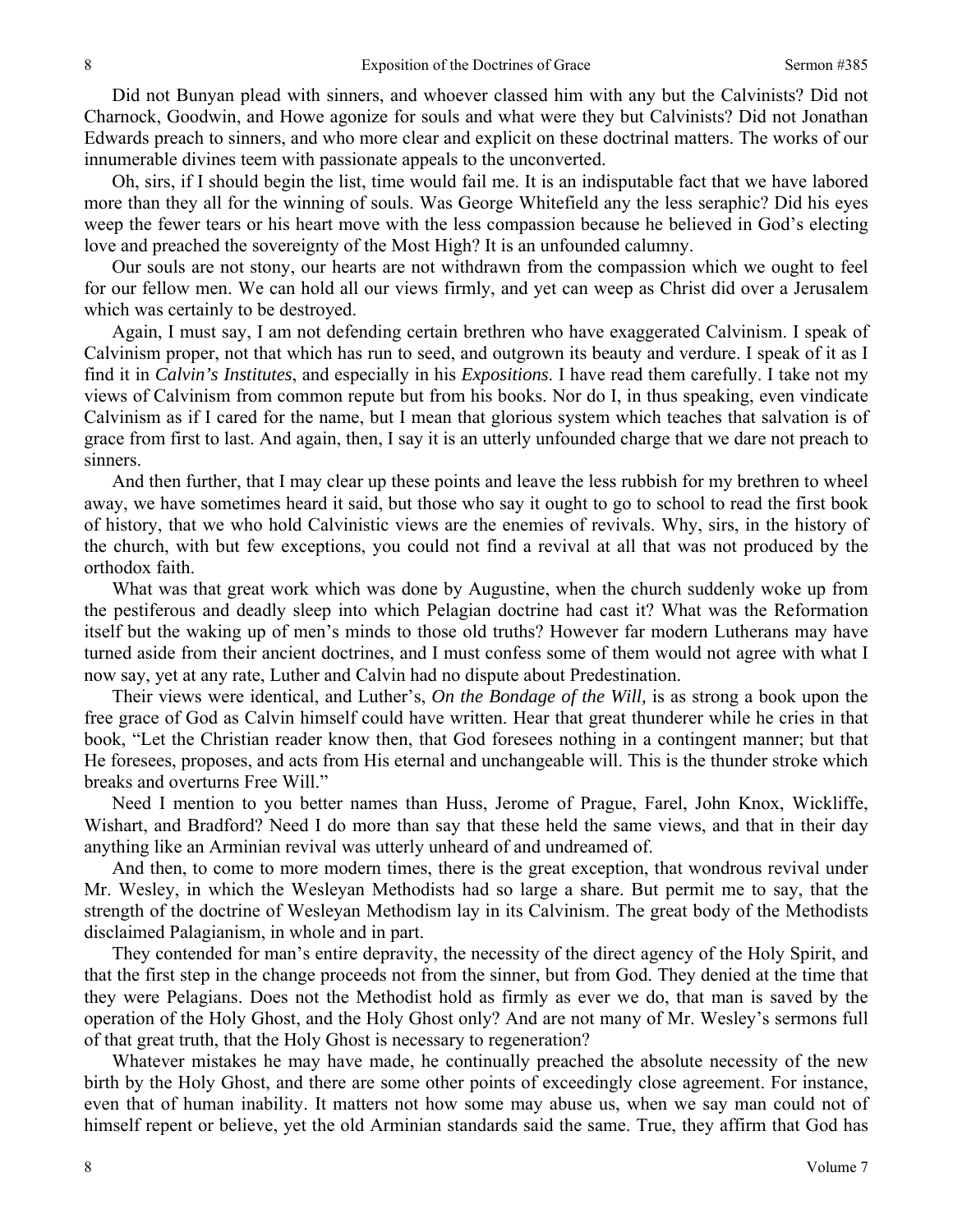given grace to every man, but they do not dispute the fact that apart from that grace, there was no ability in man to do that which was good in his own salvation.

And then, let me say, if you turn to the continent of America, how gross the falsehood, that Calvinistic doctrine is unfavorable to revivals. Look at that wondrous shaking under Jonathan Edwards and others which we might quote. Or turn to Scotland—what shall we say of M'Cheyne? What shall we say of those renowned Calvinists, Dr. Chalmers, Dr. Wardlow, and before them Livingstone, Haldane, Erskine, and the like?

What shall we say of the men of their school, but that, while they held and preached unflinchingly the great truths which we would propound today, yet God owned their word and multitudes were saved? And if it were not perhaps too much like boasting of one's own work under God, I might say, personally I have never found the preaching of these doctrines lull this church to sleep, but ever while they have loved to maintain these truths, they have agonized for the souls of men, and the sixteen hundred or more whom I have myself baptized, upon profession of their faith, are living testimonies that these old truths in modern times have not lost their power to promote a revival of religion.

I have thus cleared away these allegations at the outset. I shall now need a few minutes more to say, with regard to the Calvinistic system, that there are some things to be said in its favor, to which of course I attach but little comparative importance, but they ought not to be ignored. It is a fact that the system of doctrines called the Calvinistic, is so *exceedingly simple*, and so readily learned, that as a system of divinity*,* it is more easily taught and more easily grasped by unlettered minds than any other.

The poor have the Gospel preached to them in a style which assists their memories and commends itself to their judgments. It is a system which was practically acknowledged on high philosophic grounds by such as Bacon, Leibnitz, and Newton, and yet it can charm the soul of a child and expand the intellect of a peasant.

And then, it has another virtue. I take it that the last is no mean one, but it has another—that when it is preached there is a something in it which *excites thought*. A man may hear sermons upon the other theory which shall glance over him as the swallow's wing gently sweeps the brook, but these old doctrines either make a man so angry that he goes home and cannot sleep for very hatred, or else they bring him down into lowliness of thought, feeling the immensity of the things which he has heard.

Either way, it excites and stirs him up not temporarily, but in a most lasting manner. These doctrines haunt him, he kicks against the pricks, and full often the Word forces a way into his soul. And I think this is no small thing for any doctrine to do in an age given to slumber and with human hearts so indifferent to the truth of God.

I know that many men have gained more good by being made angry under a sermon than by being pleased by it, for being angry, they have turned the truth over and over again, and at last, the truth has burned its way right into their hearts. They have played with edge-tools, but they have cut themselves at last.

It has this singular virtue also—it is so *coherent in all its parts*. You cannot vanquish a Calvinist. You may think you can, but you cannot. The stones of the great doctrines so fit into each other, that the more pressure there is applied to remove them, the more strenuously do they adhere. And you may mark, that you cannot receive one of these doctrines without believing all.

Hold for instance that man is utterly depraved, and you draw the inference then that certainly if God has such a creature to deal with salvation must come from God alone, and if from Him, the offended one, to an offending creature, then He has a right to give or withhold His mercy as He wills. You are thus forced upon election, and when you have gotten that you have all—the others must follow.

Some by putting the strain upon their judgments may manage to hold two or three points, and not the rest, but sound logic, I take it, requires a man to hold the whole or reject the whole. The doctrines stand like soldiers in a square, presenting on every side a line of defense which it is hazardous to attack, but easy to maintain.